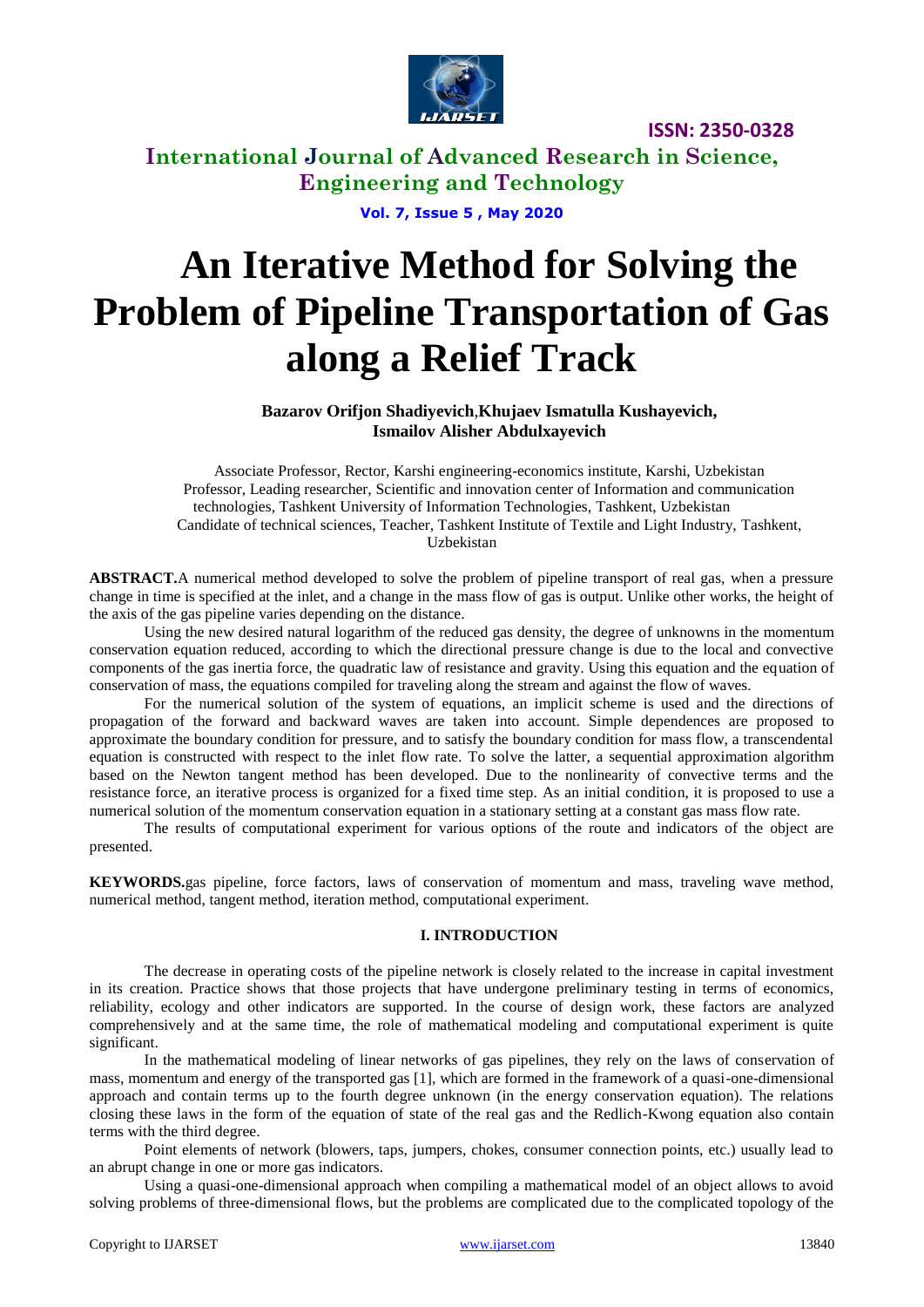

### **International Journal of Advanced Research in Science, Engineering and Technology**

### **Vol. 7, Issue 5 , May 2020**

gas pipeline and the factors taken into account [2,3]. The use of various models of turbulent two-phase flow, taking into account changes in the state of aggregation of the transported medium [4-6], leads to a significant complication of the tasks. Heat transfer with the environment [7-10], transients, leakage from the gas pipeline and other factors [11-18] can lead to a change in the internal structure and composition of the equations involved.

In certain intervals of indicators, superchargers [13] can work, there is a need to use a looped network [15] and other complicating elements.

The main and booster compressor stations operating in the main gas pipelines network create such a degree of compression of the transported gas that is sufficient to overcome the frictional force and deliver gas to the consumer with a pressure that is greater than the minimum allowable and necessary gas flow rate [19]. In this regard, the issues of transition to large pipeline diameters and high operating pressures in the network are relevant. Both of these factors, as the analysis of the equations show, contribute to a smaller loss of hydrostatic pressure, which is a measure of the energy consumption of the main gas pipeline network. Due to these two factors, the volume of transported gas accumulated in the network increases, which is very useful for smoothing pressure surges and short-term peaks in gas consumption without involving additional gas sources and compression tools.

Studies in the above and other works were carried out by numerical methods.

In this paper, we propose a method for solving the problem of the gas-dynamic state of a linear section of a relief main gas pipeline according to changes in time of the inlet pressure and outlet gas flow.

The equations of conservation of momentum and gas mass by introducing auxiliary functions are transformed to the equations of the forward and backward traveling waves. The obtained equations are approximated by an implicit scheme taking into account the direction of propagation of disturbances and are presented in the form of recurrence dependencies. When the boundary condition is realized in the form of a given mass flow rate, a transcendental equation for the flow velocity is compiled, which is solved by the tangent method. Because the system of equations is nonlinear, then when solving it for a fixed time, an iterative process was organized.

Separate results of a computational experiment are presented.

The task is as follows. Suppose that a gas main with a length of *l*laid along the route, the leveling height of

 $z_1(x)$  which varies with distance. The diameter of the pipeline *D* and the coefficient of friction  $\lambda$  resistance are constant, which correspond to the developed turbulent flow regime. At the inlet of the gas pipeline, the law of pressure change is set, and at the end of the section, the law of change in mass flow is set.

Considering the temperature of the transported gas to be constant, it is necessary to develop a numerical method for solving the nonlinear equations of pipeline transport of real gas.

#### **II. SIGNIFICANCE OF THE SYSTEM**

A numerical method developed to solve the problem of pipeline transport of real gas, when a pressure change in time is specified at the inlet, and a change in the mass flow of gas is output. Unlike other works, the height of the axis of the gas pipeline varies depending on the distance. The study of literature survey is presented in section III, methodology is explained in section IV, section V covers the experimental results of the study, and section VI discusses the future study and conclusion.

#### **III. METHODOLOGY**

We compose a mathematical model of the problem. The equations of conservation of momentum and mass in an elementary section of a gas pipeline with a length *l* and diameter *D* are written in quasi-one-dimensional form [1, 19, 20]:

$$
\begin{cases}\n\rho \frac{\partial u}{\partial t} + \rho u \frac{\partial u}{\partial x} + \frac{\partial p}{\partial x} = -\frac{\lambda}{2D} \rho u^2 - \rho g \sin \alpha, \\
\frac{\partial \rho}{\partial t} + \frac{\partial \rho u}{\partial x} = 0.\n\end{cases}
$$
\n(1)

Here  $\rho$ ,  $u$ ,  $p$  - cross-sectional average values of density, velocity and gas pressure in the cross section *x* at a time  $t$ ;  $\lambda$  - coefficient of friction in the quadratic law of resistance;  $g$  - gravitational acceleration;  $sin\alpha = \frac{dz_1}{dz_1};$  $\alpha = \frac{dz_1}{dx}$ ;  $z_1 = z_1(x)$  – leveling height of the pipeline axis.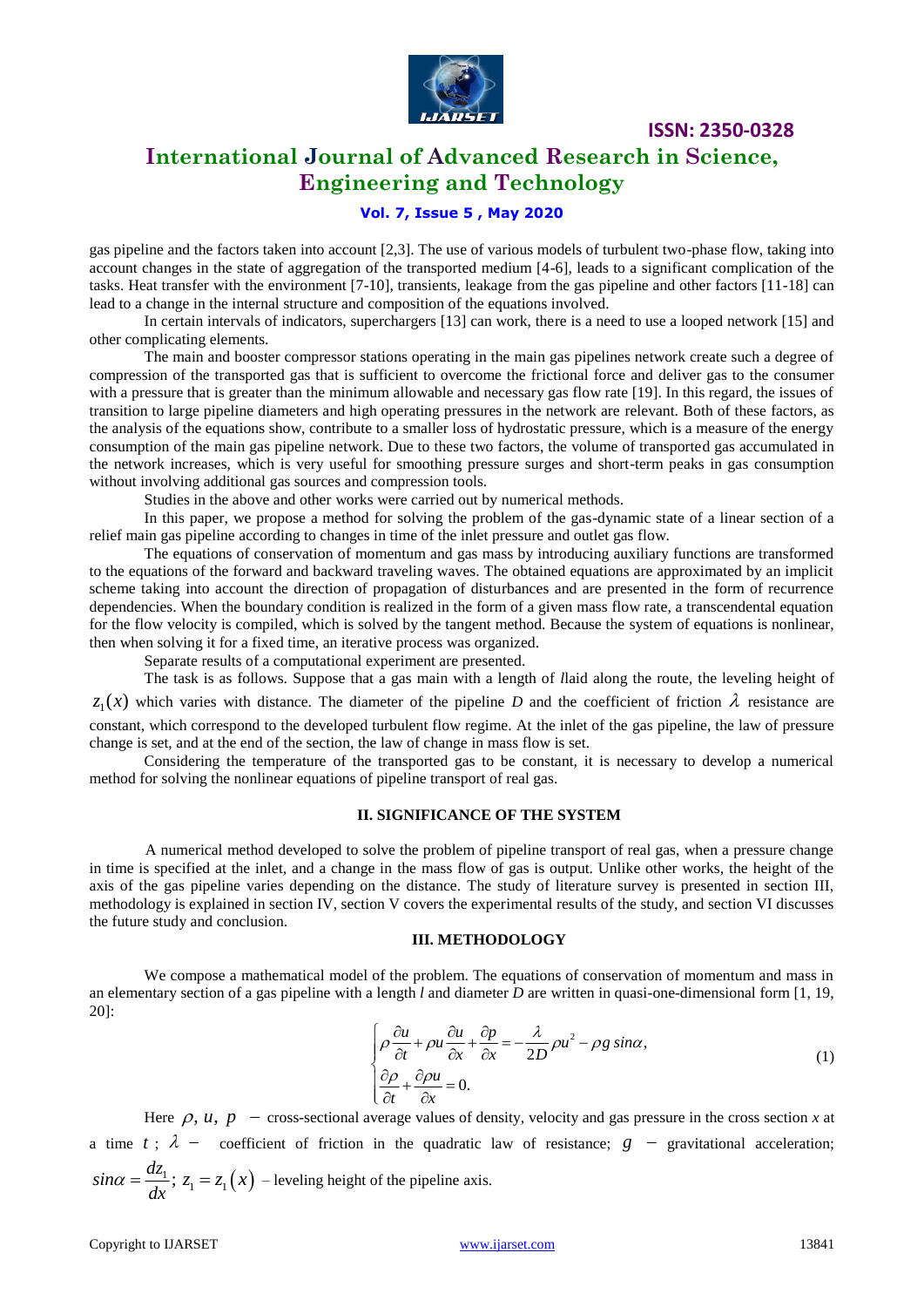

(4)

### **International Journal of Advanced Research in Science, Engineering and Technology**

### **Vol. 7, Issue 5 , May 2020**

The equation of state of a real gas, taking into account the average value of the coefficient of gas compressibility *Z*, is written as [1]:

$$
p = ZRT \rho = \gamma \rho, \tag{2}
$$

where  $R, T$  – reduced gas constant and gas temperature;  $\gamma = c^2$  – squared velocity of propagation of small pressure disturbances in a gaseous medium.

At the entrance to the site, the law of pressure change over time is set:

$$
p(0,t) = p_0(t),
$$
\n(3)

and at the exit from the site - the change in mass gas flow rate over time:

$$
M(l,t) = Ml(t).
$$

The mass flow rate, usually used to lower the degree of unknowns in system (1), has the form:<br> $M(x,t) = f u(x,t) \rho(x,t)$ ,

$$
M(x,t) = f u(x,t) \rho(x,t), \qquad (5)
$$

where  $f = \pi D^2/4$  - cross-sectional area of a gas pipeline. D and f can have piecewise constant values and this only affects the resistance force in the equation of conservation of momentum.

Usually, the introduction of mass flow rate [2,3,19] reduces the degree of unknown in the equations of conservation of momentum and mass. At the same time, convection and resistance forces remain in the form of members with a second degree of unknowns. In this case, to lower the degree of equations, an auxiliary function was introduced [20]

$$
\varphi(x,t) = \ln \frac{\rho(x,t)}{\rho_*},\tag{6}
$$

which is often used in solving linear and nonlinear problems of acoustics (here  $\rho_*$  – gas density, for example, under normal conditions). In this case, equations (1), taking into account the equation of state of the real gas (2), take the form:

$$
\begin{cases}\n\frac{\partial u}{\partial t} + u \frac{\partial u}{\partial x} + c^2 \frac{\partial \varphi}{\partial x} = -\frac{\lambda}{2D} u^2 - g \sin \alpha, \\
\frac{\partial \varphi}{\partial t} + \frac{\partial u}{\partial x} + u \frac{\partial \varphi}{\partial x} = 0.\n\end{cases}
$$
\n(7)

We pass to the equations of the forward and backward traveling waves. To obtain the direct wave equation, we add the first equation with the second equation of the system (7), previously multiplied by *с*. The backward wave

equation is obtained in a similar way, but the second equation of system (7), previously multiplied by -c:  
\nequation is obtained in a similar way, but the second equation of system (7) is preliminary multiplied by -c:  
\n
$$
\frac{\partial (u + c\varphi)}{\partial t} + (u + c) \frac{\partial (u + c\varphi)}{\partial x} = -\frac{\lambda}{2D} u^2 - g \sin \alpha,
$$
\n(8)

As a result, we obtain a system of equations<br> $\left[\frac{\partial f_1}{\partial t_1 + (u+c)}\frac{\partial f_1}{\partial t_2}\right]$ 

quations  
\n
$$
\begin{cases}\n\frac{\partial f_1}{\partial t} + (u+c)\frac{\partial f_1}{\partial x} = -\frac{\lambda}{2D}u^2 - g \sin \alpha, \\
\frac{\partial f_2}{\partial t} + (u-c)\frac{\partial f_2}{\partial x} = -\frac{\lambda}{2D}u^2 - g \sin \alpha,\n\end{cases}
$$
\n(9)

where

$$
f_1(x,t) = u(x,t) + c\varphi(x,t), \ f_2(x,t) = u(x,t) - c\varphi(x,t)
$$
 (10)

– new desired functions.

If the values of  $f_1(x,t)$  and  $f_2(x,t)$  are known, then the gas indicators are determined by the formulas

$$
u(x,t) = \frac{f_1(x,t) + f_2(x,t)}{2},
$$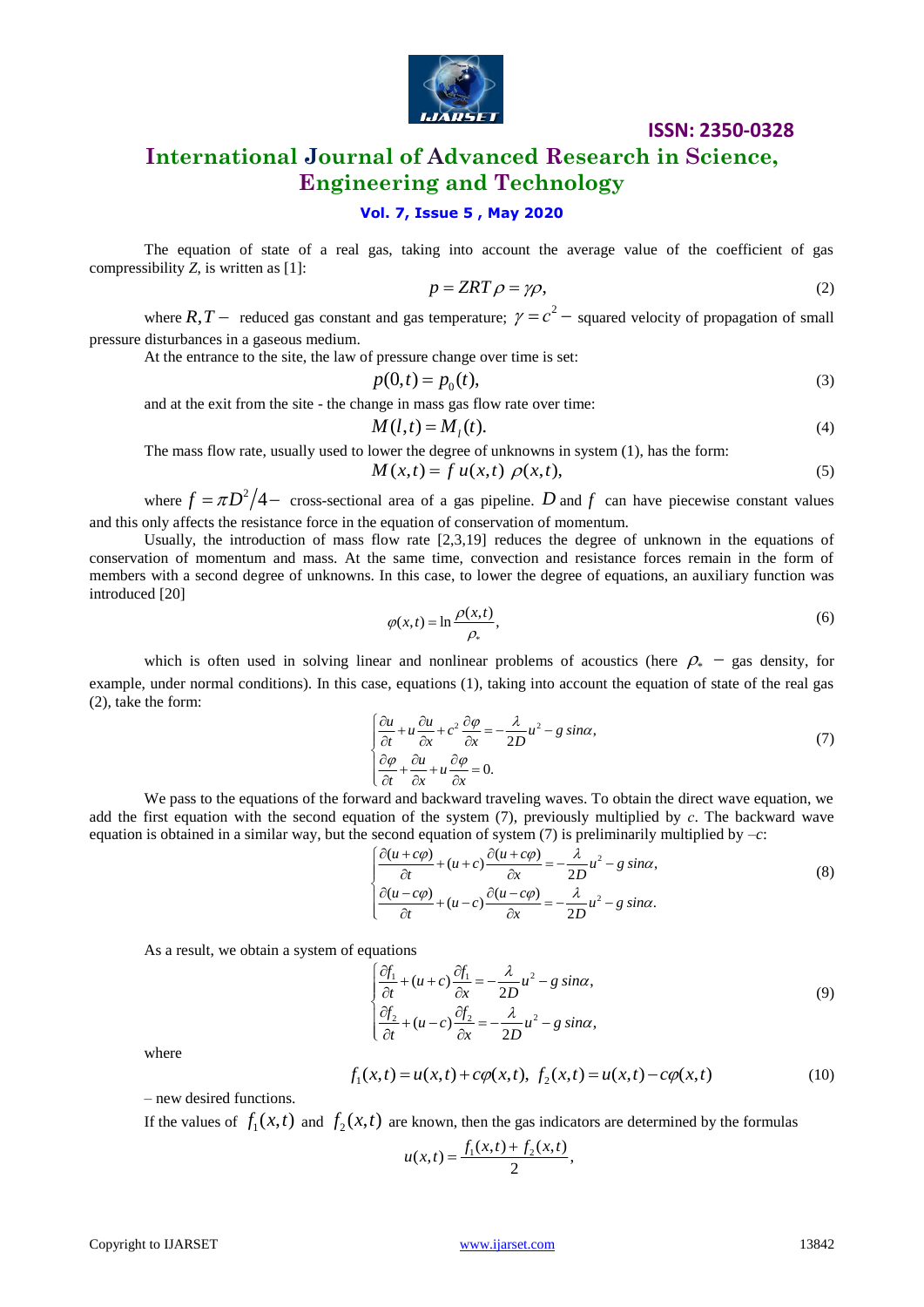

## **International Journal of Advanced Research in Science, Engineering and Technology**

### **Vol. 7, Issue 5 , May 2020**

$$
\rho(x,t) = \rho_* e^{\frac{f_1(x,t) - f_2(x,t)}{2c}},
$$

$$
p(x,t) = \gamma \rho(x,t).
$$

The boundary conditions for the new system of equations will be returned in the course of the description of the method of numerical solution of the problem.

To solve the problem numerically, we first represent the system of equations (9) in dimensionless variables. As the scales of distance, time and flow velocity, we take the length of the section as *l*, the travel time of the section wave as  $l/c$  and the speed of sound are taken c. Functions  $f_1(x,t)$  and  $f_2(x,t)$  are become dimensionless with the involvement of c. To make the density and pressure dimensionless, the characteristic values of  $\rho_*$  and  $p_* = c^2 \rho_*$ 

are used. As the result, from (9) we obtained the system:  
\n
$$
\begin{cases}\n\frac{\partial \overline{f_1}}{\partial \overline{t}} + (1 + \overline{u}) \frac{\partial \overline{f_1}}{\partial \overline{x}} = -\frac{\lambda l}{2D} \overline{u}^2 - \frac{gl}{c^2} \sin \alpha, \\
\frac{\partial \overline{f_2}}{\partial \overline{t}} - (1 - \overline{u}) \frac{\partial \overline{f_2}}{\partial \overline{x}} = -\frac{\lambda l}{2D} \overline{u}^2 - \frac{gl}{c^2} \sin \alpha.\n\end{cases}
$$
\n(11)

**ISSN: 2350-0328**

Discrete coordinates *i*, *n* with constant steps  $\tau$  and *h*, grid functions  $f_1$ *n*  $f_{1i}^n$ ,  $f_2$ *n*  $\overline{f}_{2i}^n$ ,  $\overline{u}_i^n$ ,  $\overline{\rho}_i^n$ ,  $\sin \alpha_i$  are introduced.

An implicit scheme was used to approximate the equations. The convective terms were approximated taking into account the direction of the distribution of disturbances:  $f_1$  – left to right (ascending index i), and  $f_2$  – from right to left. The right-hand sides were taken as arithmetic mean for the nodes participating in the approximation of the convective term:

$$
\frac{\overline{f}_{1i}^{n+1} - \overline{f}_{1i}^{n}}{\tau} + (1 + \tilde{u}_{i}^{n}) \frac{\overline{f}_{1i}^{n+1} - \overline{f}_{1i-1}^{n+1}}{h} = \Phi_{1i}^{n},
$$
\n
$$
\frac{\overline{f}_{2i}^{n+1} - \overline{f}_{2i}^{n}}{\tau} - (1 - \tilde{u}_{i}^{n}) \frac{\overline{f}_{2i+1}^{n+1} - \overline{f}_{2i}^{n+1}}{h} = \Phi_{2i}^{n}.
$$

Here

$$
\tau \qquad h
$$
  
\n
$$
\Phi_{1i}^{n} = -\frac{\lambda l}{4D} \Big[ (\tilde{u}_{i}^{n})^{2} + (\tilde{u}_{i-1}^{n})^{2} \Big] - \frac{gl}{2c^{2}} \Big( \sin \alpha_{i} + \sin \alpha_{i-1} \Big),
$$
  
\n
$$
\Phi_{2i}^{n} = -\frac{\lambda l}{4D} \Big[ (\tilde{u}_{i}^{n})^{2} + (\tilde{u}_{i+1}^{n})^{2} \Big] - \frac{gl}{2c^{2}} \Big( \sin \alpha_{i} + \sin \alpha_{i-1} \Big).
$$

The speed values highlighted in the form  $\tilde{u}_i^n$  will be returned later. Assuming that the value  $\overline{f}_{10}^{n+1}$ 10  $\overline{f}_{10}^{n+1}$  is known, the values of  $\overline{f}_{1i}^{n+1}$ 1 *n*  $\overline{f}_{1i}^{n+1}$  were found by the formula for  $i=1...N$ 

$$
\overline{f}_{1i}^{n+1} = \frac{\overline{f}_{1i}^{n} + \sigma(1 + \tilde{u}_{i}^{n}) \overline{f}_{1i-1}^{n+1} + \tau \Phi_{1i}^{n}}{1 + \sigma(1 + \tilde{u}_{i}^{n})},
$$

where  $\sigma = \tau/h$ .

Similarly, considering known  $\overline{f}_{2N}^{n+1}$ 2 *n*  $\overline{f}_{2N}^{\,n+1}$ ,  $\overline{f}_{2i}^{\,n+1}$ 2 *n*  $\overline{f}_{2i}^{n+1}$  was calculated when  $i = N-1...0$  by the formula<br>  $\overline{f}_{2i}^{n+1} = \frac{\overline{f}_{2i} + \sigma(1 - \tilde{u}_i^n) \overline{f}_{2i+1}^{n+1} + \tau \Phi_{2i}^n}{\overline{f}_{2i}^{n+1}}$ .

$$
\overline{f}_{2i}^{n+1} = \frac{\overline{f}_{2i} + \sigma (1 - \tilde{u}_i^n) \overline{f}_{2i+1}^{n+1} + \tau \Phi_{2i}^n}{1 + \sigma (1 - \tilde{u}_i^n)}.
$$

Then we turned to determine the values of  $\int_{10}^{\pi}$ <sup>11</sup> 10  $\overline{f}_{10}^{n+1}$  and  $\overline{f}_{2N}^{n+1}$ 2 *n*  $\overline{f}_{2N}^{\,n+1}$  .

When  $\bar{x} = 0$  condition is given  $p(0,t) = p_0(t)$ . Therefore  $\varphi_0^{n+1} = \ln (p_0^{n+1}/p_*)$ . In addition, we assume that the value of  $\bar{f}_{20}^{n+1} = \bar{u}_0^{n+1} - \varphi_0^{n+1}$  $\overline{f}_{20}^{n+1} = \overline{u}_0^{n+1} - \varphi_0^{n+1}$  is known.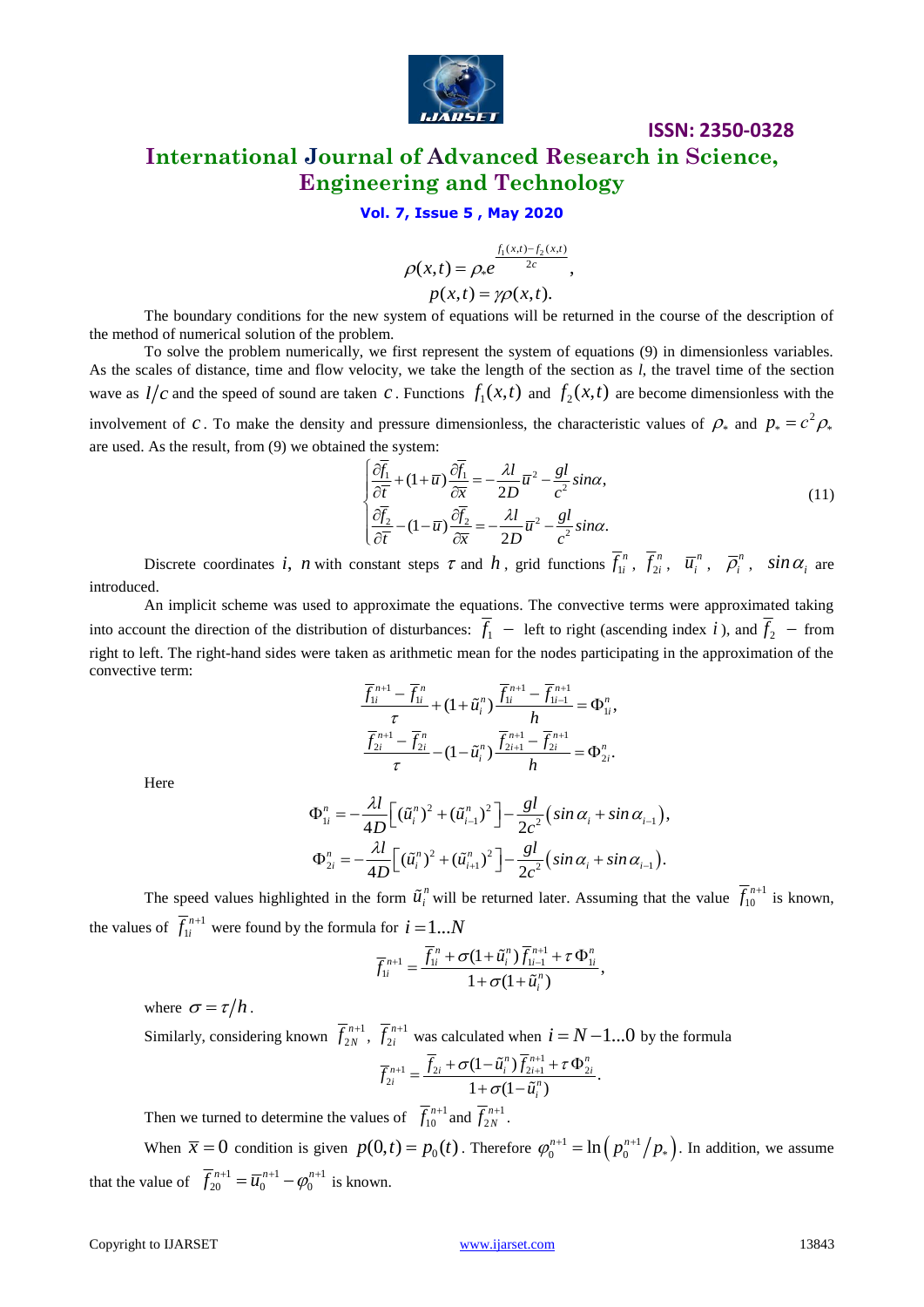

### **International Journal of Advanced Research in Science, Engineering and Technology**

### **Vol. 7, Issue 5 , May 2020**

From here we find  $\bar{u}_0^{n+1} = \bar{f}_{20}^{n+1} + \varphi_0^{n+1}$  $\overline{u}_0^{n+1} = \overline{f}_{20}^{n+1} + \varphi_0^{n+1}$  and  $\overline{f}_{10}^{n+1} = \overline{u}_0^{n+1} - \varphi_0^{n+1}$  $\overline{f}_{10}^{n+1} = \overline{u}_{0}^{n+1} - \varphi_{0}^{n+1}.$ At the second end of the site, i.e. when  $\bar{x} = 1$ , the condition for mass flow is given:  $\int \rho(l,t) u(l,t) = M_l(t)$ .

Passing to dimensionless and discrete variables, we obtain

$$
\overline{\rho}_N^{n+1} \overline{u}_N^{n+1} = Q_l^{n+1},
$$

where 
$$
\frac{M_l(\overline{t})}{\rho_* f c} = Q_l(\overline{t}) = Q_l^{n+1}
$$
.

Assuming the value  $\overline{f}_{1N}^{n+1} = \overline{u}_N^{n+1} - \varphi_N^{n+1}$ 1  $\overline{f}_{1N}^{n+1} = \overline{u}_{N}^{n+1} - \varphi_{N}^{n+1}$  is known, defining  $\varphi_{N}^{n+1} = \overline{f}_{1N}^{n+1} - \overline{u}_{N}^{n+1}$ 1  $\varphi_N^{n+1} = \overline{f}_{1N}^{n+1} - \overline{u}_N^{n+1}$  and,  $\overline{\rho}_N^{n+1} = e^{\overline{f}_{1N}^{n+1} - \overline{u}_N^{n+1}}$  the boundary condition is reduced to the transcendental equation

$$
\overline{u}_{N}^{n+1} e^{-\overline{u}_{N}^{n+1}} = Q_{l}^{n+1} e^{-\overline{f}_{1N}^{n+1}}.
$$

We composed an auxiliary function

$$
F(\overline{u})=Q_l^{n+1}e^{-\overline{f}_{1N}^{n+1}}-\overline{u}e^{-\overline{u}}.
$$

This function, due to the negative value of the derivative

$$
F'(\overline{u}) = -(1-\overline{u})e^{-\overline{u}},
$$

monotonously decreases in its domain of definition  $\overline{u} \in [0;1]$ . When  $\overline{u} = 0$  function  $F(\overline{u})$  has a positive value, and  $\bar{u} = 1$  – when negative. Accordingly, the equation has a unique solution. And we can find it by the Newton tangent method.

The tangent passing through the point  $(\bar{u}_N^k, F(\bar{u}_N^k))$  where  $k = 0, 1, 2...$  – the ordinal number of approximation and  $u_N^0 = 0$  has an angular coefficient

$$
F(\overline{u}_N^k) = \frac{F(\overline{u}_N^{k+1}) - F(\overline{u}_N^k)}{\overline{u}_N^{k+1} - \overline{u}_N^k}.
$$

Because when  $\overline{u} = \overline{u}_{N}^{k+1}$  $\overline{u} = \overline{u}_N^{k+1}$  the curve  $F(\overline{u})$  crosses the abscissa axis, i.e.  $F(\overline{u}_N^{k+1}) = 0$ , then for  $\overline{u}_N^{k+1}$  $\overline{u}_N^{k+1}$  we obtain the formula

$$
\overline{u}_{N}^{k+1} = \overline{u}_{N}^{k} + \frac{Q_{N}^{n+1} e^{\overline{u}_{N}^{k} - \overline{f}_{1N}^{n+1}} - \overline{u}_{N}^{k}}{1 - \overline{u}_{N}^{k}}
$$

.

The refinement process continues until at least one of the conditions  $|F(\bar{u}_{N}^{k+1})| < 10^{-10}$  and  $|\overline{u}_{N}^{k+1} - \overline{u}_{N}^{k}|$  < 10<sup>-8</sup>. Because  $|\overline{f}_{1N}^{n+1}|$ 1 *n*  $\overline{f}_{1N}^{n+1}$  and  $\overline{u}_{N}^{n+1}$  $\overline{u}_N^{n+1}$  are known, then we calculate the missing elements:  $\varphi_N^{n+1} = \overline{f}_N^{n+1} - \overline{u}_N^{n+1}$ ,  $1 - \frac{1}{n+1}$   $\alpha^{n+1}$ 2  $\overline{f}_{2N}^{n+1} = \overline{u}_{N}^{n+1} - \varphi_{N}^{n+1}.$ 

Let us return to the notation  $\tilde{u}_i^n$  that was used in approximating the equations for  $\overline{f}_1$  and  $\overline{f}_2$  as well as their right-hand sides. It means the value of the dimensionless flow rate of the previous *m*-approximation,  $\overline{u}_{i}^{n+1}$  $\overline{u}_i^{n+1}$ ,  $\overline{f}_{1i}^{n+1}$ 1 *n*  $\overline{f}_{1i}^{n+1}$ , 1 2 *n*  $\bar{f}_{2i}^{n+1}$  and  $\varphi_i^{n+1}$ . mean the values of the present  $m+1$  approximation of the sought. In the zeroth approximation  $\tilde{u}_i^n$ taken from the results  $n$  - time layer, and in subsequent  $m+1$  approximations  $\tilde{u}_i^n$  taken from previous  $m$  approximation  $n+1$ - time layer. A consistent approach is considered achieved while fulfilling the conditions  $\max_{i=0..N} \left| \tilde{u}_N^n - \overline{u}_N^{n+1} \right| < \varepsilon$ <sub>u</sub> ximation  $n+1$  - time layer. A consistent approach is considered achieved while fulfilling the conditions  $\left| \tilde{u}_N^n - \overline{u}_N^{n+1} \right| < \varepsilon_u$  and  $\max_{i=0..N} \left| \left( \varphi_i^{n+1} \right)^m - \left( \varphi_i^{n+1} \right)^{m+1} \right| < \varepsilon_\varphi$ . After that, time layer.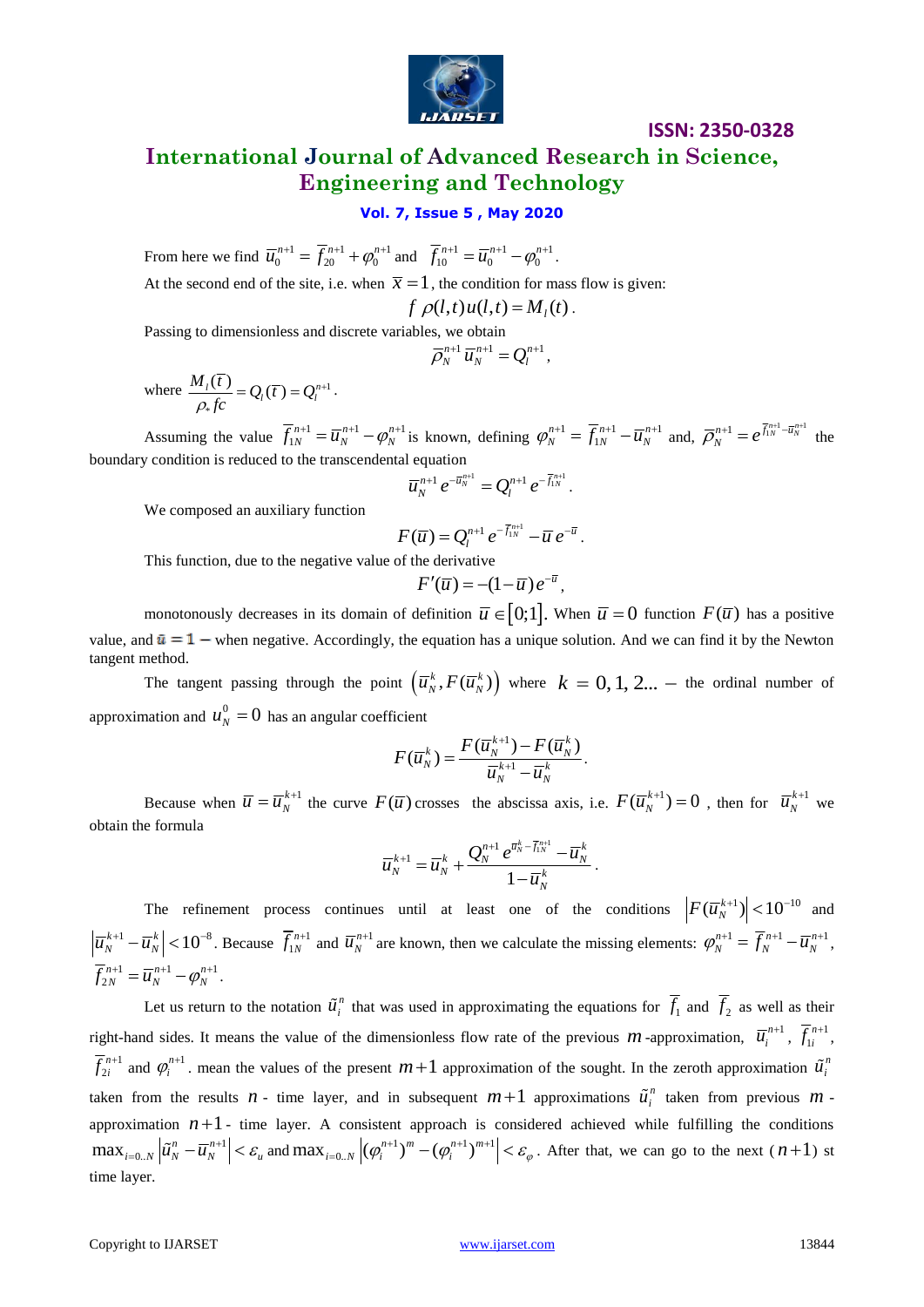

### **International Journal of Advanced Research in Science, Engineering and Technology**

### **Vol. 7, Issue 5 , May 2020**

It is proposed to determine the initial condition of the problem from the first equation of system (1), which for  $\frac{u}{x} = 0$ *t*  $\frac{\partial u}{\partial t} =$  $\frac{\partial u}{\partial t} = 0$  (i.e., when passing to the stationary equation) takes the form:

$$
\frac{dp}{dx} + \frac{d\rho u^2}{dx} + \frac{\lambda}{2D}\rho u^2 + \rho g \sin\alpha = 0.
$$

Assuming a constant mass flow rate at  $t = 0$ 

e at 
$$
t = 0
$$
  
\n $M(x, 0) = f u(x, 0) \rho(x, 0) = const$ 

using the gas equation of state, the last equation is reduced to a dimensionless form [3]

$$
\frac{d\overline{p}}{d\overline{x}} = \frac{\overline{G}\sin\alpha\,\overline{p}^3 + \overline{\Lambda}\overline{p}}{\overline{A} - \overline{p}^2},
$$

where  $\overline{G} = \frac{gl}{d}$ , γ  $=$ 2 0  $2 \times 2$ \* , 2 *lM*  $Df^2p$  $\overline{\Lambda} = \frac{\lambda \gamma}{\sqrt{2}}$ 2  $\mathbf{0}$  $2n^2$ \*  $M_{0}^{2}$ <sub>2</sub>.  $f^2p$  $\overline{A} = \frac{\gamma}{2}$ 

Integrating this equation under the condition  $\overline{p}(0,0) = \overline{p}_0^0$  numerically<br> $\overline{p}_0^0 = \frac{1}{\sqrt{2\pi}} \left( \overline{G} \sin \alpha_i (\overline{p}_i^0)^2 + \overline{\Lambda} \right) \overline{p}_i^0$ 

$$
\overline{p}_{i+1}^0 = \overline{p}_{i}^0 + h \frac{\left(\overline{G} \sin \alpha_{i} (\overline{p}_{i}^0)^2 + \overline{\Lambda}\right) \overline{p}_{i}^0}{\overline{\Lambda} - (\overline{p}_{i}^0)^2},
$$

we find the values of dimensionless pressure in the computational nodes  $i = 1..N$ . Next, we calculate

$$
\varphi_i^0 = \ln\left(\overline{p}_{i+1}^0\right), \ \overline{u}_i^0 = \frac{M_0}{f \rho_{*c}} \frac{1}{\overline{p}_i^0} \text{ at } i = 0..N. \text{ According to them, the values of}
$$

$$
f_{1i}^0 = \overline{u}_i^0 + \varphi_i^0, \ f_{2i}^0 = \overline{u}_i^0 - \varphi_i^0. \text{ are calculated.}
$$

#### **IV. EXPERIMENTAL RESULTS**

Based on the presented algorithm, a calculation program was developed and a computational experiment was conducted for various options for the values of inlet pressure, outlet mass flow rate, and site performance.

The dimensionless steps amounted to  $\tau = 0.0002$  and  $h = 0.001$ . The main calculations were carried out for  $l = 20.0$  km,  $p = 5.6$  MPa and  $M_0 = 250.0$  kg/s. The choice of such a section length is justified by the fact that at large distances the friction force prevails, and at small distances, the components of the inertia of the gas, when it is possible to simplify the equation of conservation of momentum, we discard minor terms.

As constant calculation took  $\lambda = 0.028$ ,  $T = 300.0$  K,  $Z = 0.92$ ,  $c = 378.21$  m/s. Reduced gas constant  $R_0$  took for methane.

Track profiles were taken linear: horizontal ( $\sin \alpha = 0.0$ ), with positive slope ( $\sin \alpha = 0.1$ ), negative slope ( $\sin \alpha = -0.25$ ) and, unlike [20], the curved path according to Fig. 1.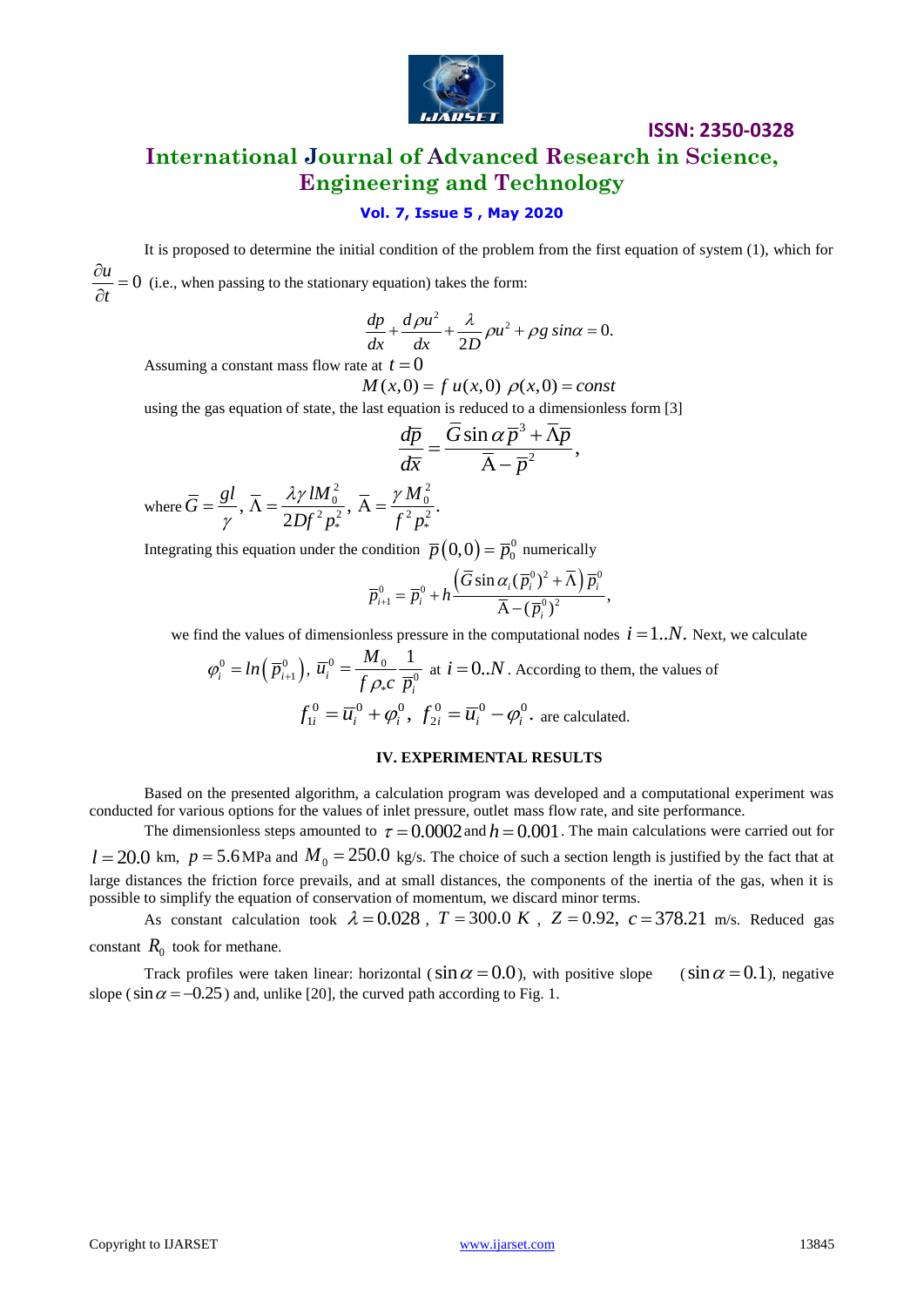

### **International Journal of Advanced Research in Science, Engineering and Technology**

### **Vol. 7, Issue 5 , May 2020**



#### **Fig. 1. The profile of the curved path depending on dimensionless distance x at greatest depth Н=1000 m.**

The initial pressure distribution in the stationary flow regime at  $p = 5.6$  MPa and  $M_0 = 250.0$  kg/s for four route options are shown in Fig. 2. The top line corresponds to the case  $\sin \alpha = -0.25 = const$ . According to [3], with significant negative slopes of the path, a "post-passage" mode is formed when the potential energy of gas gravity compensates for the friction forces, and the excess energy of the gravitational force is accumulated in the form of potential gas compression energy. In other words, downstream pressure is



Fig. 2.Initial pressure distributions for four route options.  $l = 20.0$  km,  $p = 5.6$  MPa and  $M_0 = 250.0$  kg/s,  $\lambda = 0.028$ ,  $T = 300.0$  K,  $Z = 0.92$ ,  $c = 378.21$  m/s.

The lower curve corresponds to a constant positive slope of the track  $\sin \alpha = 0.1$ . In this case, the pressure loss in the section will be greater than in the horizontal section, i.e. at  $\sin \alpha = 0.0$  (bottom second line).

The total pressure loss in the curved path (the second curve from the top) and in the horizontal path is approximately the same. In a curved path, the pressure curve is not monotonic. With a decrease in the height of the axis of the gas pipeline (at  $0 \le \bar{x} \le 0.2$ ) pressure begins to increase. In a horizontal section (at  $0.2 \le \bar{x} \le 0.3$ ) the pressure curve is parallel to the pressure curve obtained at  $\sin \alpha = 0.0$ . When lifting the track (at  $0.6 \le \bar{x} \le 1$ ) the pressure drops more intensively, since in this section energy is additionally spent on lifting gas along the route.

We confine ourselves to presenting the results of the case when  $p = 5.6 \text{ MPa}$ ,  $M_0 = 250.0 \text{ kg/s}$  and  $M(l,t) = 300.0$  kg/s, when the intensity of gas extraction from the end of the curved section increases by 20%. The Figure 3 shows the mass flow isolines with an interval of 5 kg / s up to the time  $t = 3l/c$ .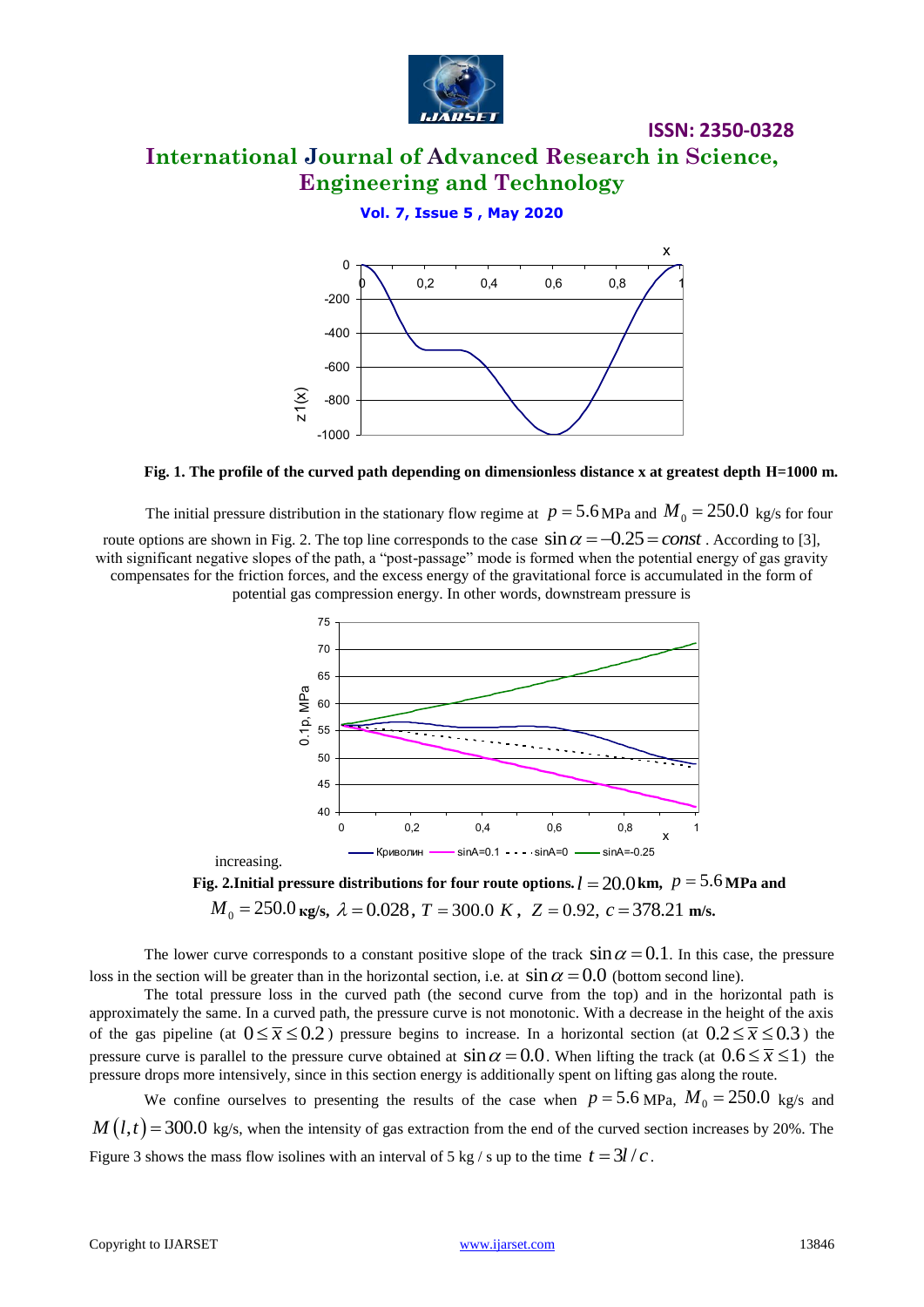

# **International Journal of Advanced Research in Science, Engineering and Technology**

**ISSN: 2350-0328**

**Vol. 7, Issue 5 , May 2020**



Fig. 3. The mass flow isolines in a curved section in time interval  $(0;3l/c)$  . Data see fig. 2

Reconfiguration of the mass flow begins at the end of the section where there was an instant increase in mass flow. The mass flow jump begins to move upstream with a velocity of *c*. Therefore, the mass flow isolines at the point  $(0; 20)$  have a common tangent. This means that at small distances the influence of the friction force is still insignificant. At  $t = l/c$ , those. at  $\overline{t} = 1$ , given at  $\overline{t} = 0$  at the end of the section, the mass flow jump reaches the inlet section  $\bar{x} = 0$ . At  $t = 0.3l/c$  the deviation of isolines from the wave line of the mass flow jump is already observed.

Shown in fig. 3 isolines of the mass flow rate of gas display the picture before time  $t = 3l/c \approx 159$  seconds. Before reaching the disturbances of the beginning of the section with respect to the hydrodynamic flow velocity, a time equal to  $l/u_{cp} \approx 2000$  seconds, and to establish the mode to a homogeneous mass flow of gas in the area  $M\bigl( \, \tilde{o},t \, \bigr) \! = \! 300.0$  kg/s it takes several times more than this time.



*Fig. 4. Pressure plots along the length of the curved section at different values of dimensionless time. Data see fig. 4.*

Fig. 4.shows pressure plots for different dimensionless calculation times. They indicate that before reaching the beginning of the plot, pressure perturbation graphs have common parts that contract over time (the top four curves). The increase in gas mass flow at the end of the section leads to a decrease in pressure with the expiration of time,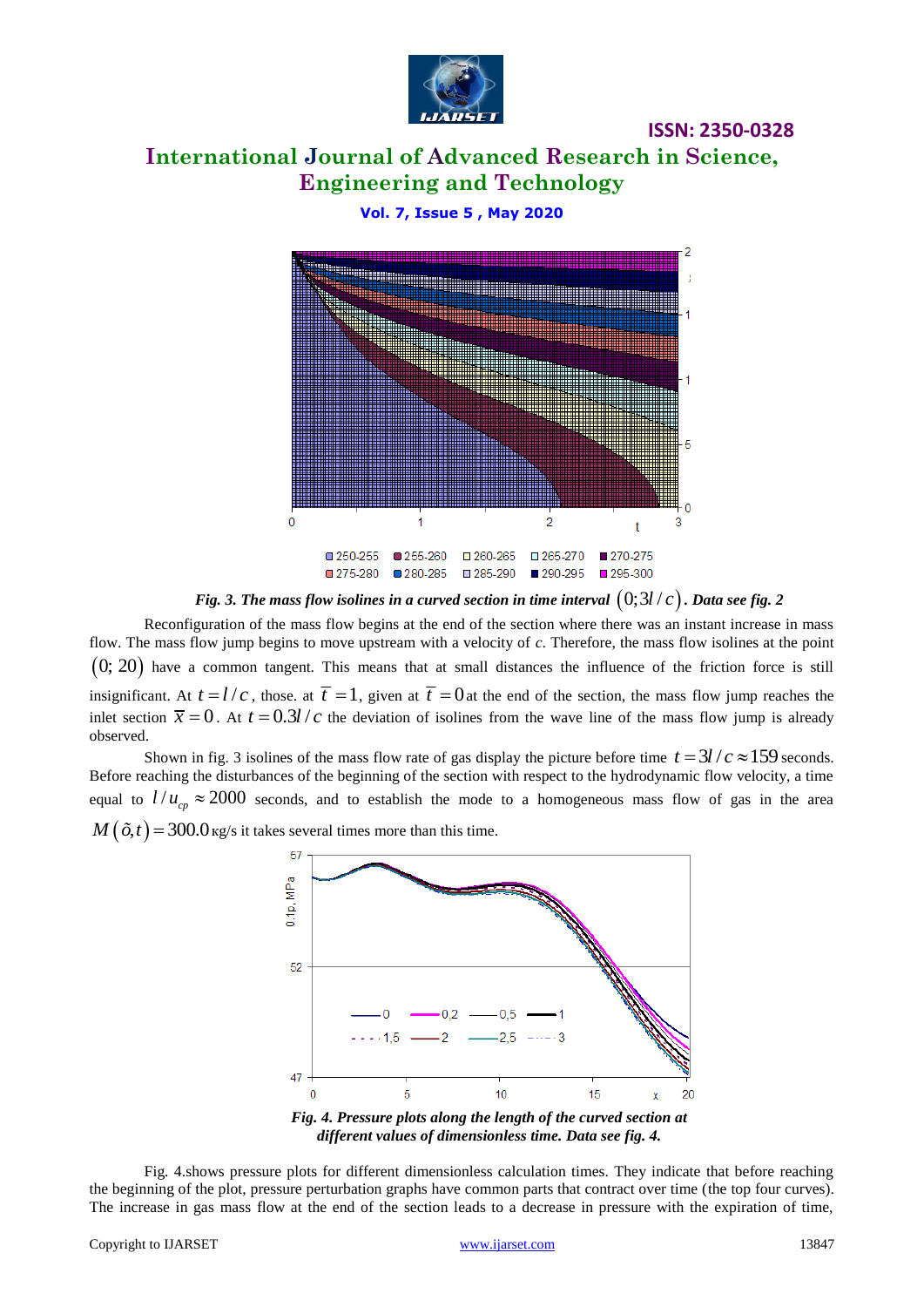

# **International Journal of Advanced Research in Science, Engineering and Technology**

**ISSN: 2350-0328**

### **Vol. 7, Issue 5 , May 2020**

starting from the end of the section. But the general nature of the graphs, associated with the relief of the track, remains valid.



*Fig. 5.The distribution of flow velocity along the length of the section of 20 km at various values of dimensionless time. Data see fig. 3.*

We present the velocity plots for the case under consideration (Fig. 6). According to the object model, the flow rate is inversely proportional to hydrostatic pressure. The bottom curve in fig. 6.corresponds to the second from above pressure curve in the stationary case: an increase in the pressure graph (Fig. 3.) leads to a decrease in the flow velocity (Fig. 6.) and vice versa. In this case, the propagation of the jump in mass flow formed at the end of the section is more pronounced.

The second curve below, which is built for  $\bar{t} = 0.2$ , determines an abrupt increase in flow velocity at the end of the section. This curve for  $\bar{x} = 0.2$  closes with the initial velocity curve, i.e. at  $\bar{t} = 0.2$  the wave reaches the cross section  $\bar{x} = 0.2$ . At  $\bar{t} = 0.5$  the wave reaches almost half the length of the section (the third curve from the bottom), but it is significantly deformed due to the friction force and gas compressibility.

In general, there is a restructuring of the gas-dynamic parameters of the site, which leads to a stationary case with a constant mass flow  $M(x,t) = 300.0$  kg/s.

Similar results, but with smoother transitions, were obtained for straight-line gas pipeline routes with  $\sin \alpha = 0.0$ ,  $\sin \alpha = 0.1$  and  $\sin \alpha = -0.25$  at various values of inlet pressure and outlet mass flow rate of gas.

Within the dimensionless values of the steps of numerical integration  $\tau = 0.0002$  and  $h = 0.001$  for the newly formed equations, results are obtained for stepwise (up to 20% of the initial) and smooth changes in the mass flow rate at the outlet of the section. At the same time, small changes in the inlet pressure lead to large changes in the mass flow rate and flow rate, which requires a thorough study of the properties of the proposed numerical method.

#### **V. CONCLUSION AND FUTURE WORK**

A numerical method is proposed for solving a system of nonlinear equations of pipeline transport of real gas with reduction to the equations of traveling forward and backward waves. In the equation of conservation of momentum, the quadratic law of friction resistance and the path change in the height of the axis of the gas pipeline, which leads to a change in the action of the force of gravity, are taken into account, and they differ from the equations of linear and nonlinear acoustics.

The equations are solved by using an implicit scheme and taking into account the direction of propagation of the forward and backward traveling waves, where, unlike in [20], the boundary values of pressure and mass flow, as well as the slope of the path, are not constant. The nonlinear boundary condition for mass flow is reduced to a transcendental equation for velocity, which is solved by the Newton tangent method.

Due to the nonlinearity of the equations, an iterative process is organized. The results of a stationary problem with a constant gas mass flow at constant and variable slope of the route are presented, which demonstrated various options for the directional change in pressure, including pressure increase with significant negative slopes of route.